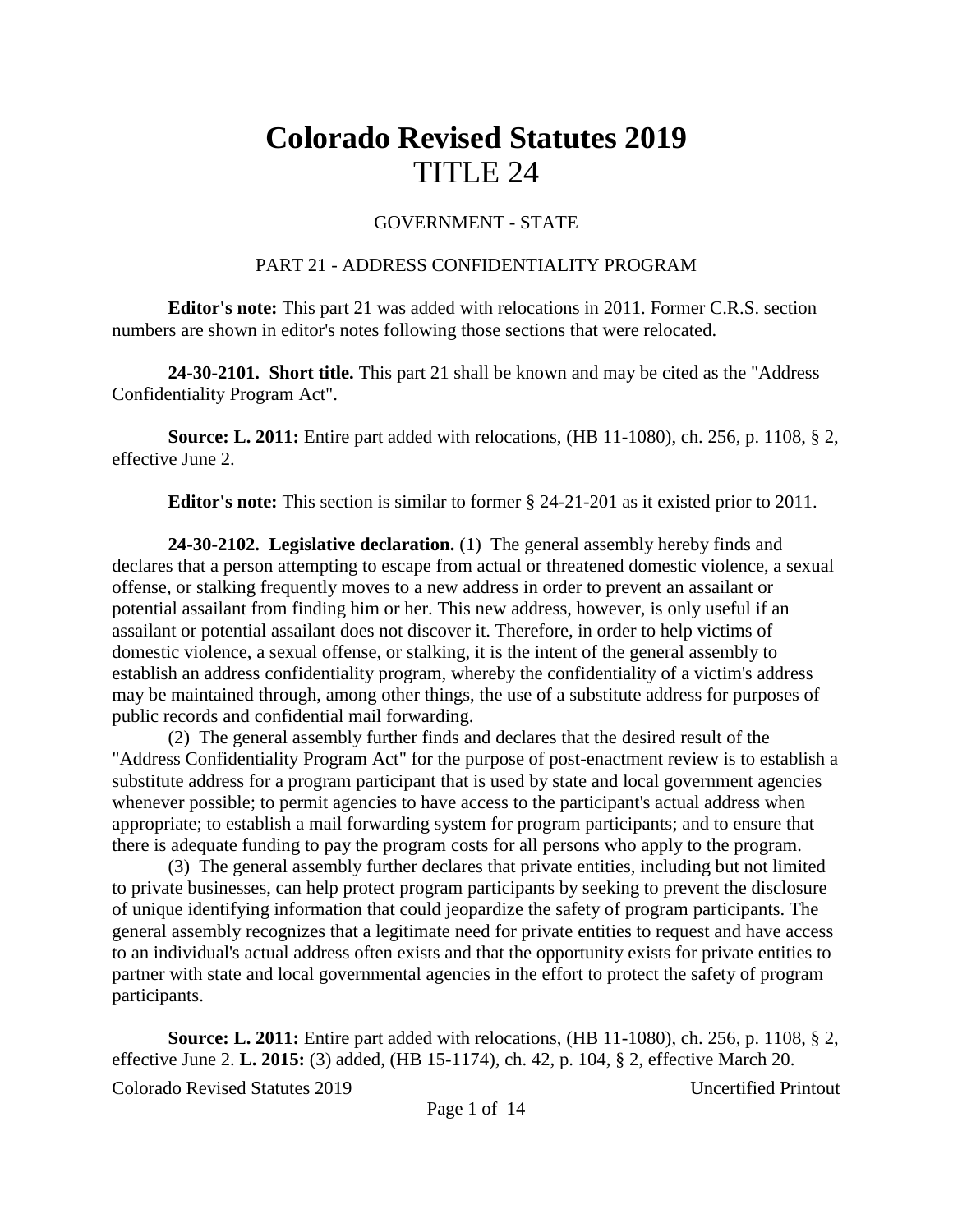**Editor's note:** This section is similar to former § 24-21-202 as it existed prior to 2011.

**24-30-2103. Definitions.** As used in this part 21, unless the context otherwise requires:

(1) "Actual address" means a residential, work, or school address as specified on the individual's application to be a program participant under this part 21, and includes the county, voting precinct number, and any unique identifying information related to the individual's residential, work, or school address.

(2) "Address confidentiality program" or "program" means the program created under this part 21 in the department to protect the confidentiality of the actual address of a relocated victim of domestic violence, a sexual offense, or stalking.

(3) "Applicant" means an individual identified as such in an application received by the executive director or his or her designee pursuant to section 24-30-2105.

(4) "Application assistant" means a person designated by the executive director or his or her designee to assist an applicant in the preparation of an application to participate in the address confidentiality program.

(5) "Department" means the department of personnel created in section 24-1-128.

(6) "Domestic violence" means an act described in section 18-6-800.3 (1), C.R.S.

(7) "Executive director" means the executive director of the department.

(8) "Person" means any individual, corporation, limited liability company, partnership, trust, estate, or other association or any state, the United States, or any subdivision thereof.

(9) "Program participant" or "participant" means an individual accepted into the address confidentiality program in accordance with this part 21.

(10) "Public record" means all documents, papers, letters, maps, books, photographs, films, sound recordings, magnetic or other tapes, digital data, artifacts, or other documentary material, regardless of physical form or characteristics, made or received pursuant to law or ordinance in connection with the transaction of public business by a state or local government agency.

(11) "Sexual offense" means an act described in part 4 of article 3, or article 6 or 7 of title 18, C.R.S.

(12) "Stalking" means an act of harassment as described in section 18-9-111, C.R.S., or stalking as described in section 18-3-602, C.R.S.

(13) "State or local government agency" or "agency" means every elected or appointed state or local public office, public officer, or official; board, commission, bureau, committee, council, department, authority, agency, institution of higher education, or other unit of the executive, legislative, or judicial branch of the state; or any city, county, city and county, town, special district, school district, local improvement district, or any other kind of municipal, quasimunicipal, or public corporation.

(14) "Substitute address" means an address designated by the executive director or his or her designee under the address confidentiality program that is used instead of an actual address as set forth in this part 21.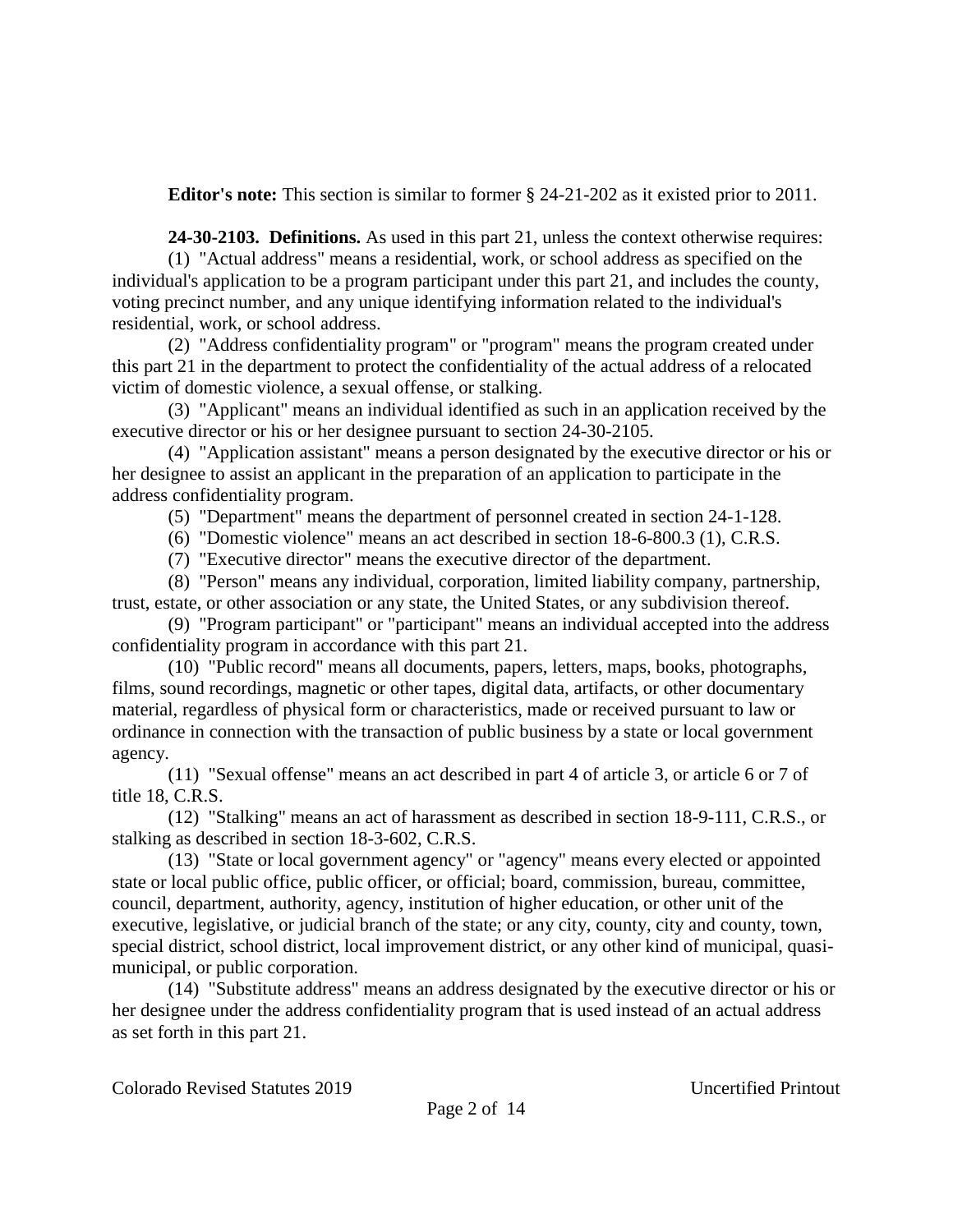**Source: L. 2011:** Entire part added with relocations, (HB 11-1080), ch. 256, p. 1109, § 2, effective June 2. **L. 2015:** (1) amended, (HB 15-1174), ch. 42, p. 104, § 3, effective March 20.

**Editor's note:** (1) This section is similar to former § 24-21-203 as it existed prior to 2011.

(2) Subsections (12) and (13) were numbered as subsections (13) and (12), respectively, in House Bill 11-1080 but were renumbered on revision to place defined terms in alphabetical order.

**24-30-2104. Address confidentiality program - creation - substitute address - uses service by mail - application assistance centers.** (1) There is hereby created the address confidentiality program in the department to protect the confidentiality of the actual address of a relocated victim of domestic violence, a sexual offense, or stalking and to prevent the victim's assailants or potential assailants from finding the victim through public records. Under the program, the executive director or his or her designee shall:

(a) Designate a substitute address for a program participant that shall be used by state and local government agencies as set forth in this part 21; and

(b) Receive mail sent to a program participant at a substitute address and forward the mail to the participant as set forth in subsection (2) of this section.

(2) The executive director or his or her designee shall receive first-class, certified, or registered mail on behalf of a program participant and forward the mail to the participant for no charge. The executive director or his or her designee may arrange to receive and forward other classes or kinds of mail at the participant's expense. Neither the executive director nor his or her designee shall be required to track or otherwise maintain records of any mail received on behalf of a participant unless the mail is certified or registered mail.

(3) (a) Notwithstanding any provision of law to the contrary, a program participant may be served by registered mail or by certified mail, return receipt requested, addressed to the participant at his or her substitute address with any process, notice, or demand required or permitted by law to be served on the program participant. Service is perfected under this subsection (3) at the earliest of:

(I) The date the program participant receives the process, notice, or demand; or

(II) Five days after the date shown on the return receipt if signed on behalf of the program participant.

(b) This subsection (3) does not prescribe the only means, or necessarily the required means, of serving a program participant in the state.

(c) Whenever the laws of the state provide a program participant a legal right to act within a prescribed period of ten days or less after the service of a notice or other paper upon the participant and the notice or paper is served upon the participant by mail pursuant to this subsection (3) or by first-class mail as otherwise authorized by law, five days shall be added to the prescribed period.

(4) The executive director or his or her designee may designate as an application assistant any person who: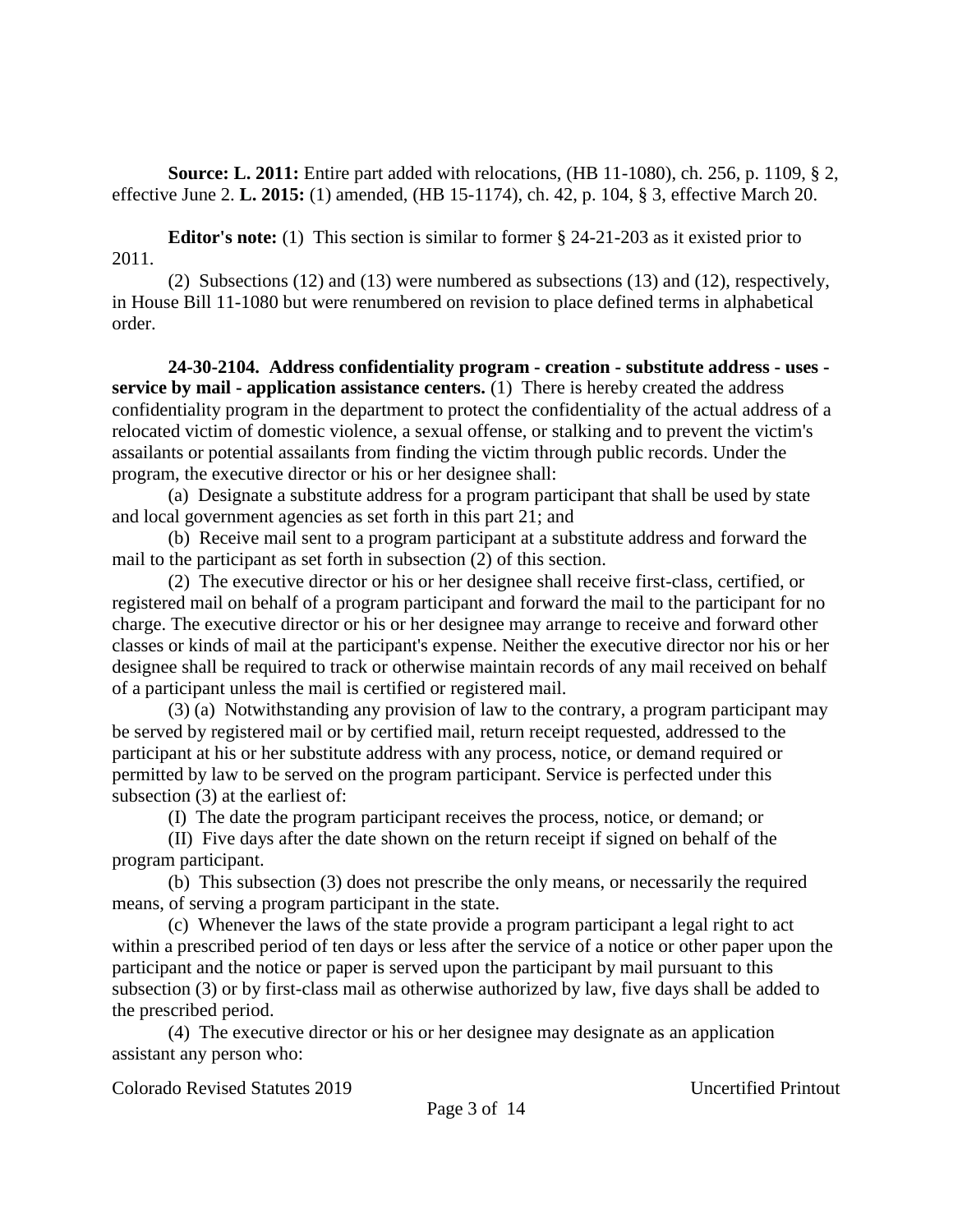(a) Provides counseling, referral, or other services to victims of domestic violence, a sexual offense, or stalking; and

(b) Completes any training and registration process required by the executive director or his or her designee.

(5) Any assistance and counseling rendered by the executive director or his or her designee or an application assistant to an applicant related to this part 21 shall in no way be construed as legal advice.

**Source: L. 2011:** Entire part added with relocations, (HB 11-1080), ch. 256, p. 1110, § 2, effective June 2.

**Editor's note:** This section is similar to former § 24-21-204 as it existed prior to 2011.

**24-30-2105. Filing and certification of applications - authorization card.** (1) On and after July 1, 2008, upon the recommendation of an application assistant, an individual may apply to the executive director or his or her designee to participate in the address confidentiality program. The following individuals may apply to the executive director or his or her designee to have an address designated by the executive director or his or her designee to serve as the substitute address of the individual and any individuals designated in paragraph (j) of subsection (3) of this section:

(a) An adult individual;

(b) A parent or guardian acting on behalf of a minor when the minor resides with the individual; or

(c) A guardian acting on behalf of an incapacitated individual.

(2) An application assistant shall assist the individual in the preparation of the application. The application shall be dated, signed, and verified by the applicant and shall be signed and dated by the application assistant who assisted in the preparation of the application. The signature of the application assistant shall serve as the recommendation by such person that the applicant have an address designated by the executive director or his or her designee to serve as the substitute address of the applicant. A minor or incapacitated individual on whose behalf a parent or guardian completes an application pursuant to the authority set forth in paragraph (b) or (c) of subsection (1) of this section shall be considered the applicant, but any statements that are required to be made by the applicant shall be made by the parent or guardian acting on behalf of the minor or incapacitated individual.

(3) The application shall be on a form prescribed by the executive director or his or her designee and shall contain all of the following:

(a) The applicant's name;

(b) A statement by the applicant that the applicant is a victim of domestic violence, a sexual offense, or stalking and that the applicant fears for his or her safety;

(c) Evidence that the applicant is a victim of domestic violence, a sexual offense, or stalking. This evidence may include any of the following:

(I) Law enforcement, court, or other state or local government agency or federal agency records or files;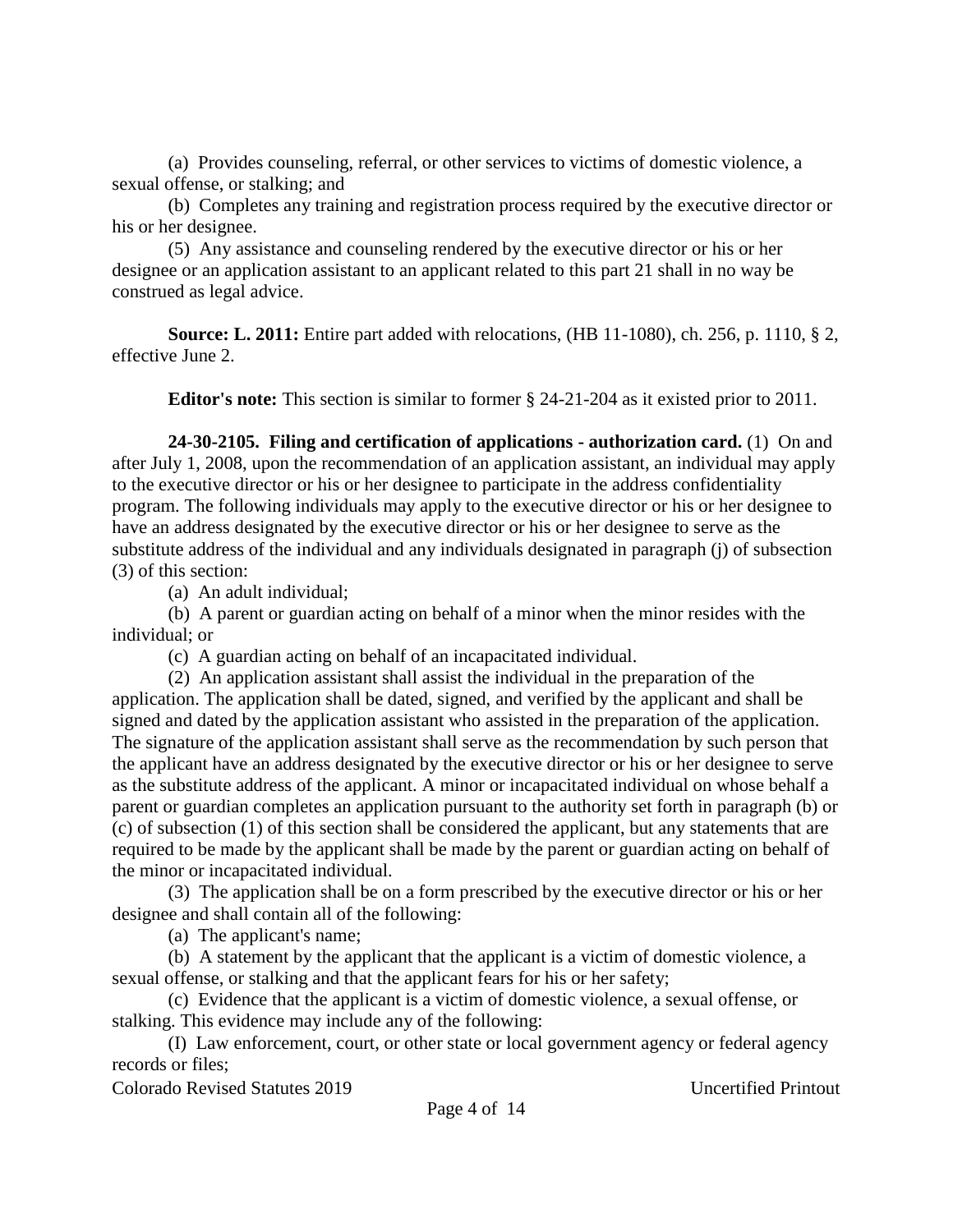(II) Documentation from a domestic violence program or facility, including but not limited to a battered women's shelter or safe house, if the applicant is alleged to be a victim of domestic violence;

(III) Documentation from a sexual assault program if the applicant is alleged to be a victim of a sexual offense; or

(IV) Documentation from a religious, medical, or other professional from whom the applicant has sought assistance in dealing with the alleged domestic violence, sexual offense, or stalking.

(d) A statement by the applicant that disclosure of the applicant's actual address would endanger the applicant's safety;

(e) A statement by the applicant that the applicant has confidentially relocated in the past ninety days or will confidentially relocate in the state;

(f) A designation of the executive director or his or her designee as an agent for the applicant for purposes of receiving certain mail;

(g) The mailing address and telephone number where the applicant can be contacted by the executive director or his or her designee;

(h) The actual address that the applicant requests not to be disclosed by the executive director or his or her designee that directly relates to the increased risk of domestic violence, a sexual offense, or stalking;

(i) A statement as to whether there is any existing court order or court action involving the applicant or an individual identified in paragraph (j) of this subsection (3) related to dissolution of marriage proceedings, child support, or the allocation of parental responsibilities or parenting time and the court that issued the order or has jurisdiction over the action;

(j) The name of any person who resides with the applicant who also needs to be a program participant in order to ensure the safety of the applicant and, if the person named in the application is eighteen years of age or older, the consent of such person to be a program participant;

(k) A statement by the applicant, under penalty of perjury, that to the best of the applicant's knowledge, the information contained in the application is true.

(4) Upon determining that an application has been properly completed, the executive director or his or her designee shall certify the applicant and any individual who is identified in paragraph (j) of subsection (3) of this section as a program participant. Upon certification, the executive director or his or her designee shall issue to the participant an address confidentiality program authorization card, which shall include the participant's substitute address. The card shall remain valid for so long as the participant remains certified under the program.

(5) Applicants and individuals identified in paragraph (j) of subsection (3) of this section shall be certified for four years following the date of filing unless the certification is withdrawn or canceled prior to the end of the four-year period. A program participant may withdraw the certification by filing a request for withdrawal acknowledged before a notary public. A certification may be renewed by filing a renewal application with the executive director or his or her designee at least thirty days prior to expiration of the current certification. The renewal application shall be dated, signed, and verified by the applicant. The renewal application shall contain: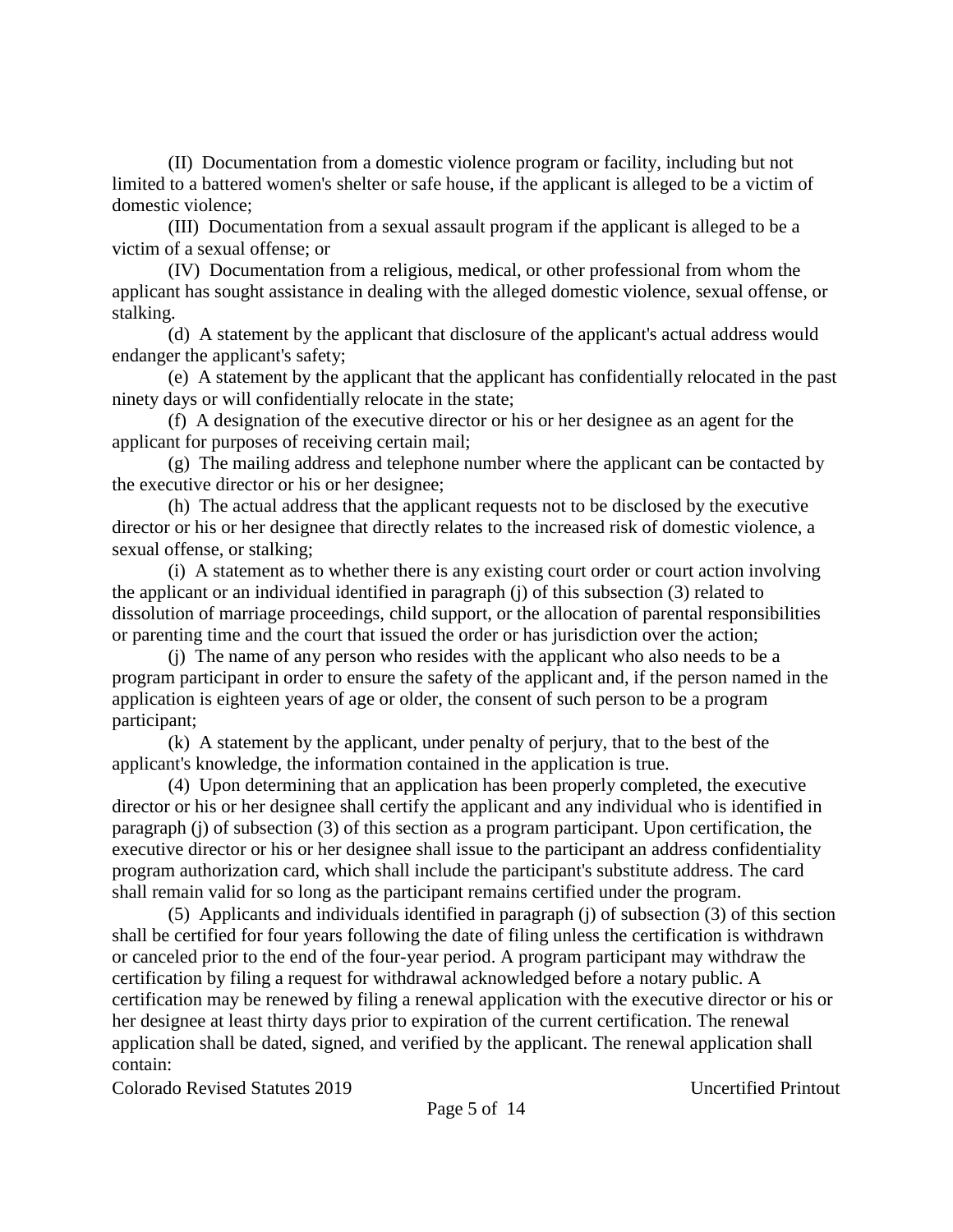(a) Any statement or information that is required by subsection (3) of this section that has changed from the original application or a prior renewal application; and

(b) A statement by the applicant, under penalty of perjury, that to the best of the applicant's knowledge, the information contained in the renewal application and a prior application is true.

**Source: L. 2011:** Entire part added with relocations, (HB 11-1080), ch. 256, p. 1111, § 2, effective June 2.

**Editor's note:** This section is similar to former § 24-21-205 as it existed prior to 2011.

**24-30-2106. Change of name, address, or telephone number.** (1) A program participant shall notify the executive director or his or her designee within thirty days after the participant has obtained a legal name change by providing the executive director or his or her designee a certified copy of any judgment or order evidencing the change or any other documentation the executive director or his or her designee deems to be sufficient evidence of the name change.

(2) A program participant shall notify the executive director or his or her designee of a change in address or telephone number from the address or telephone number listed for the participant on the application pursuant to the requirements set forth in section 24-30-2105 (3)(g) and (3)(h) no later than seven days after the change occurs.

**Source: L. 2011:** Entire part added with relocations, (HB 11-1080), ch. 256, p. 1113, § 2, effective June 2.

**Editor's note:** This section is similar to former § 24-21-206 as it existed prior to 2011.

**24-30-2107. Certification cancellation - records.** (1) The certification of a program participant shall be cancelled under any of the following circumstances:

(a) The program participant files a request for withdrawal of the certification pursuant to section 24-30-2105 (5).

(b) The program participant fails to notify the executive director or his or her designee of a change in the participant's name, address, or telephone number listed on the application pursuant to section 24-30-2106.

(c) The program participant or parent or guardian who completes an application on behalf of an applicant knowingly submitted false information in the program application.

(d) Mail forwarded to the program participant by the executive director or his or her designee is returned as undeliverable.

(2) If the executive director or his or her designee determines that there is one or more grounds for cancelling certification of a program participant pursuant to subsection (1) of this section, the executive director or his or her designee shall send notice of cancellation to the program participant. Notice of cancellation shall set out the reasons for cancellation. The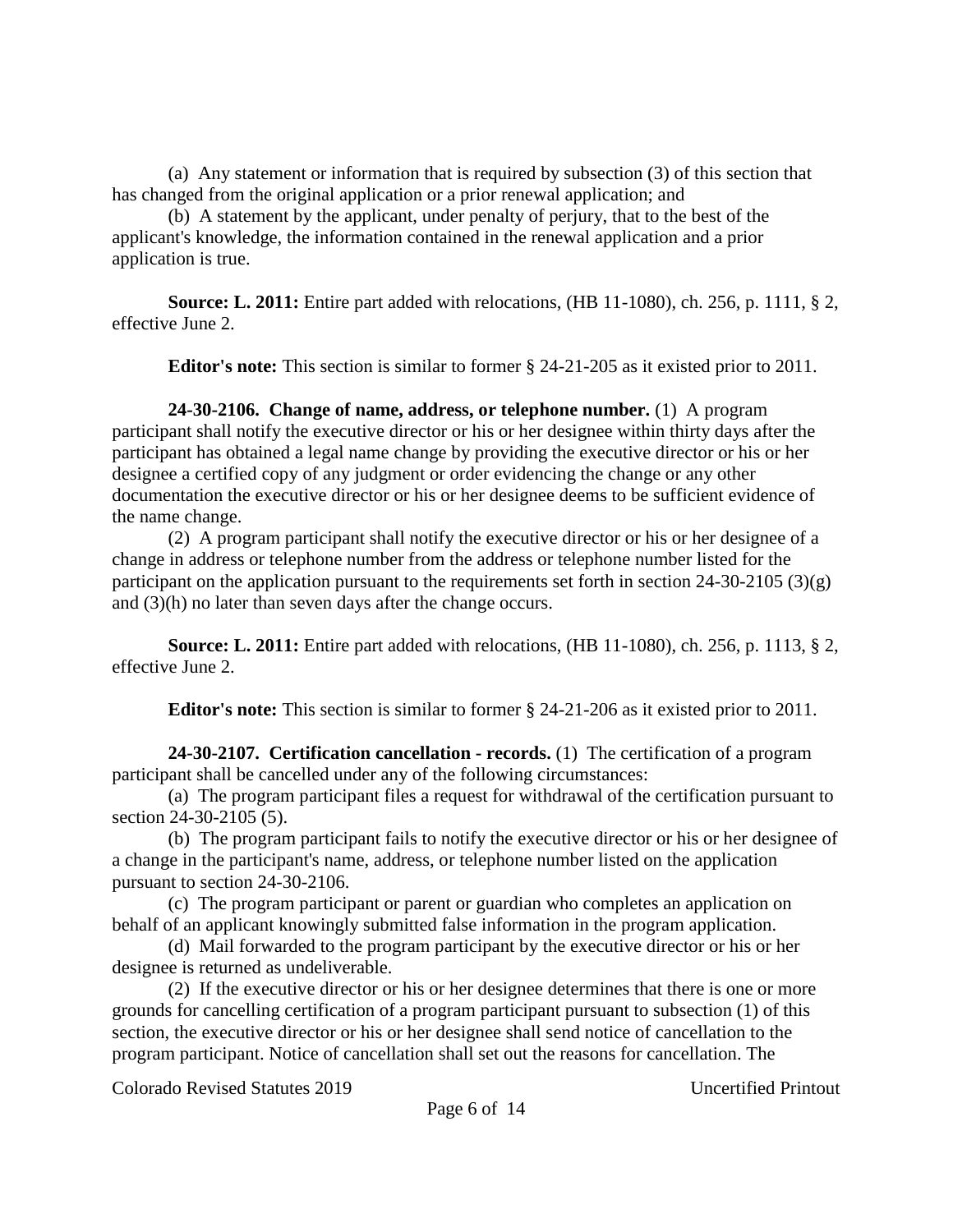participant shall have thirty days to appeal the cancellation decision under procedures developed by the executive director or his or her designee.

(3) An individual who ceases to be a program participant is responsible for notifying persons who use the substitute address that the designated substitute address is no longer valid.

**Source: L. 2011:** Entire part added with relocations, (HB 11-1080), ch. 256, p. 1114, § 2, effective June 2.

**Editor's note:** This section is similar to former § 24-21-207 as it existed prior to 2011.

**24-30-2108. Address use by state or local government agencies.** (1) The program participant, and not the executive director or his or her designee, is responsible for requesting that a state or local government agency use the participant's substitute address as the participant's residential, work, or school address for all purposes for which the agency requires or requests such residential, work, or school address.

(2) Except as otherwise provided in this section or unless the executive director or his or her designee grants a state or local government agency's request for a disclosure pursuant to section 24-30-2110, when a program participant submits a current and valid address confidentiality program authorization card to the agency, the agency shall accept the substitute address designation by the executive director or his or her designee on the card as the participant's address to be used as the participant's residential, work, or school address when creating a new public record. The substitute address given to the agency shall be the last known address for the participant used by the agency until such time that the agency receives notification pursuant to section 24-30-2107 (3). The agency may make a photocopy of the card for the records of the agency and thereafter shall immediately return the card to the program participant.

(3) (a) A designated election official as defined in section 1-1-104 (8), C.R.S., shall use the actual address of a program participant for precinct designation and all official electionrelated purposes and shall keep the participant's actual address confidential from the public. The election official shall use the substitute address for all correspondence and mailings placed in the United States mail. The substitute address shall not be used as an address for voter registration.

(b) A state or local government agency's access to a program participant's voter registration shall be governed by the disclosure process set forth in section 24-30-2110.

(c) The provisions of this subsection (3) shall apply only to a program participant who submits a current and valid address confidentiality program authorization card when registering to vote.

(d) The provisions of this subsection (3) shall not apply to a program participant who registers to vote pursuant to section 1-2-213, C.R.S.

(4) Repealed.

(5) The substitute address shall not be used for purposes of listing, appraising, or assessing property taxes and collecting property taxes under the provisions of title 39, C.R.S.

(6) Whenever a program participant is required by law to swear or affirm to the participant's address, the participant may use his or her substitute address.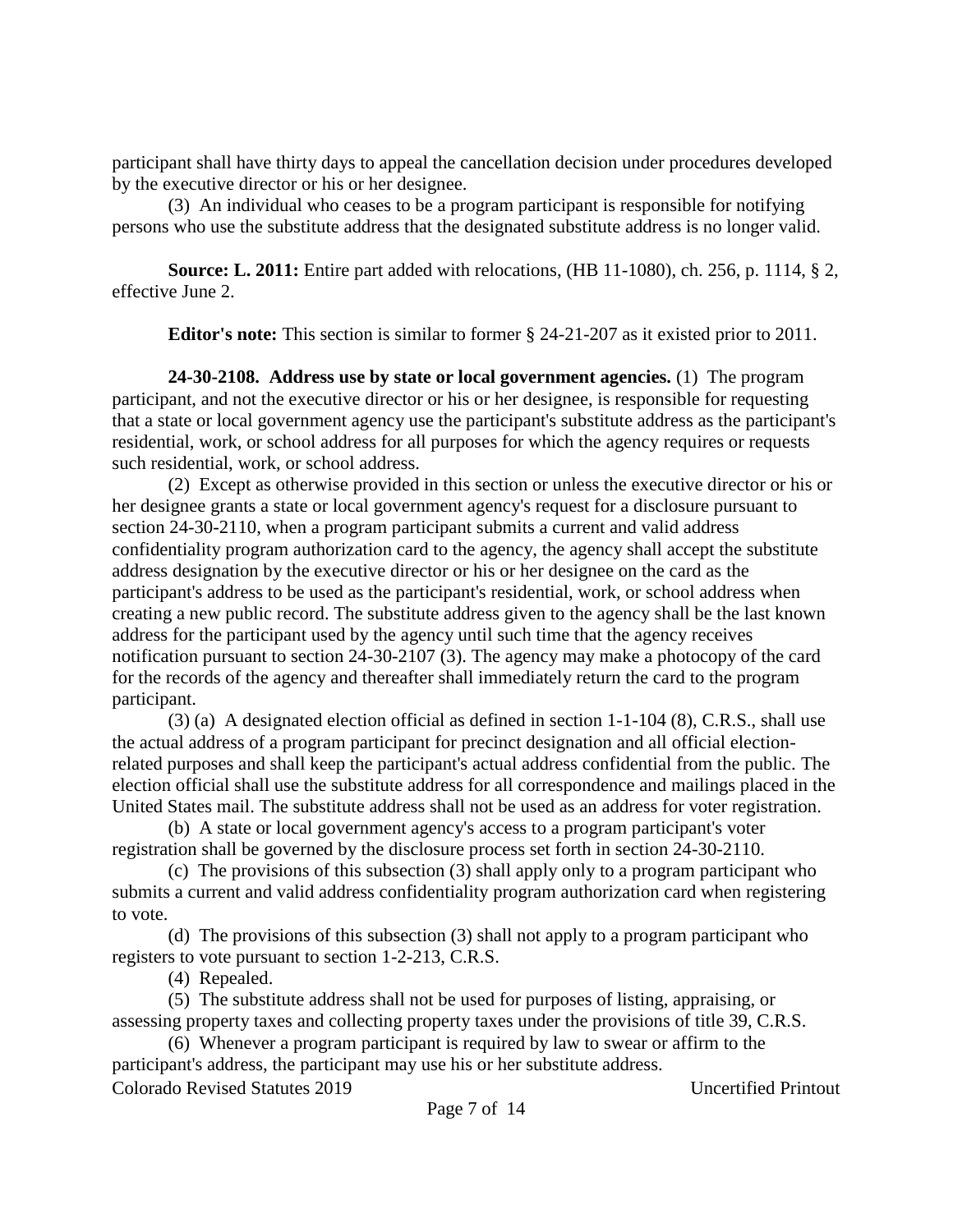(7) The substitute address shall not be used for purposes of assessing any taxes or fees on a motor vehicle or for titling or registering a motor vehicle. Notwithstanding any provision of section 24-72-204 (7) to the contrary, any record that includes a program participant's actual address pursuant to this subsection (7) shall be confidential and not available for inspection by anyone other than the program participant.

(8) The substitute address shall not be used on any document related to real property recorded with a county clerk and recorder.

(9) A school district shall accept the substitute address as the address of record and shall verify student enrollment eligibility through the executive director or his or her designee. The executive director or his or her designee shall facilitate the transfer of student records from one school to another.

(10) Except as otherwise provided in this section, a program participant's actual address and telephone number maintained by a state or local government agency or disclosed by the executive director or his or her designee is not a public record that is subject to inspection pursuant to the provisions of part 2 of article 72 of this title. This subsection (10) shall not apply to the following:

(a) To any public record created more than ninety days prior to the date that the program participant applied to be certified in the program; or

(b) If a program participant voluntarily requests that a state or local government agency use the participant's actual address or voluntarily gives the actual address to the state or local government agency.

(11) For any public record created within ninety days prior to the date that a program participant applied to be certified in the program, a state or local government agency shall redact the actual address from a public record or change the actual address to the substitute address in the public record, if a program participant who presents a current and valid program authorization card requests the agency that maintains the public record to use the substitute address instead of the actual address on the public record.

**Source: L. 2011:** Entire part added with relocations, (HB 11-1080), ch. 256, p. 1114, § 2, effective June 2. **L. 2019:** (4) repealed, (SB 19-235), ch. 329, p. 3056, § 8, effective August 2.

**Editor's note:** This section is similar to former § 24-21-208 as it existed prior to 2011.

**24-30-2109. Disclosure of actual address prohibited.** (1) The executive director or his or her designee is prohibited from disclosing any address or telephone number of a program participant other than the substitute address designated by the executive director or his or her designee, except under any of the following circumstances:

(a) The information is required by direction of a court order pursuant to section 24-30- 2111. However, any person to whom a program participant's address or telephone number has been disclosed shall not disclose the address or telephone number to any other person unless permitted to do so by order of the court.

(b) The executive director or his or her designee grants a request by an agency pursuant to section 24-30-2110.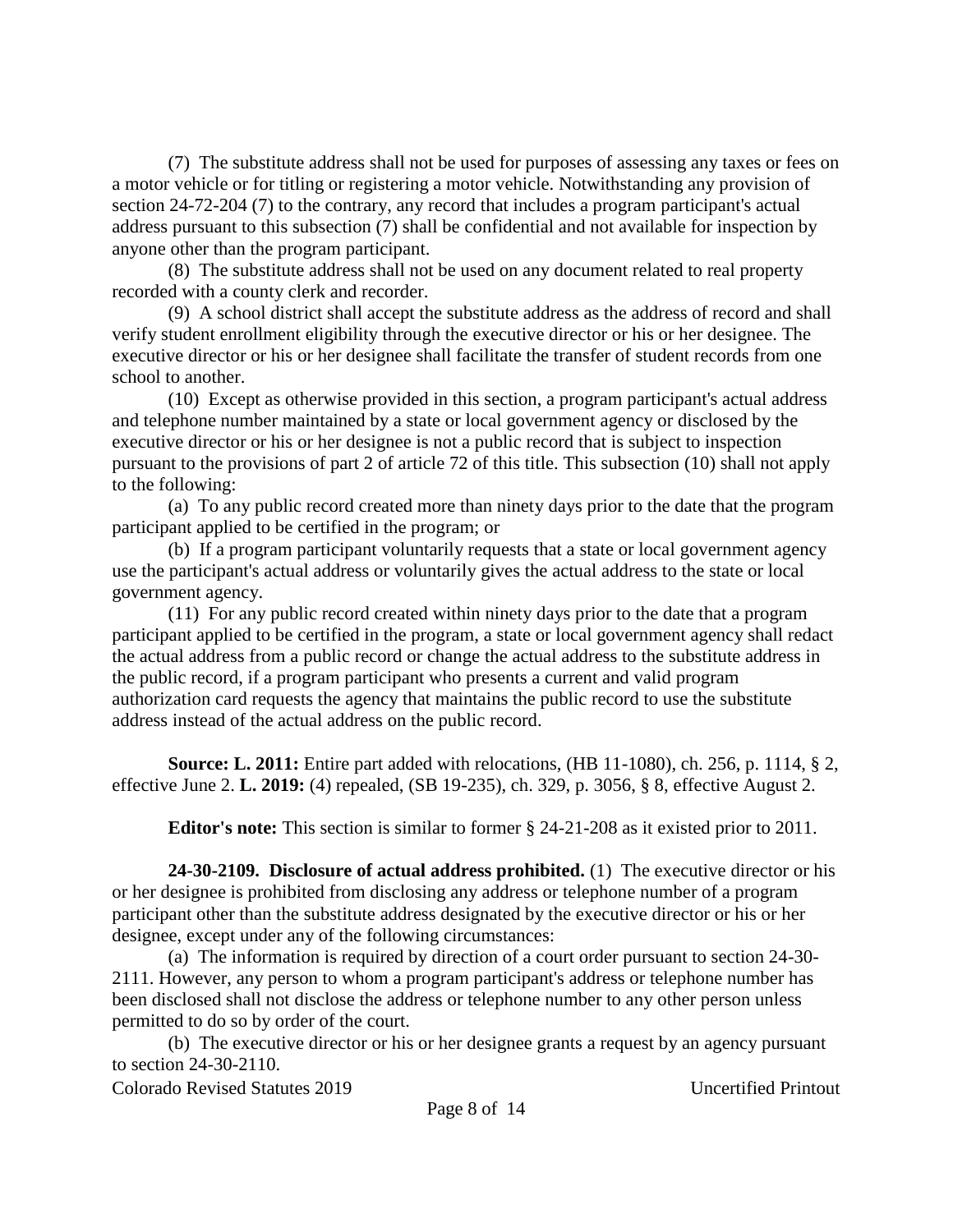(c) The program participant is required to disclose the participant's actual address as part of a registration required by the "Colorado Sex Offender Registration Act", article 22 of title 16, C.R.S.

(2) The executive director or his or her designee shall provide immediate notification of disclosure to a program participant when disclosure is made pursuant to paragraph (a) or (b) of subsection (1) of this section.

(3) If, at the time of application, an applicant or an individual designated in section 24- 30-2105 (3)(j) is subject to a court order related to dissolution of marriage proceedings, child support, or the allocation of parental responsibilities or parenting time, the executive director or his or her designee shall notify the court that issued the order of the certification of the program participant in the address confidentiality program and the substitute address designated by the executive director or his or her designee. If, at the time of application, an applicant or an individual designated in section 24-30-2105 (3)(j) is involved in a court action related to dissolution of marriage proceedings, child support, or the allocation of parental responsibilities or parenting time, the executive director or his or her designee shall notify the court having jurisdiction over the action of the certification of the applicant in the address confidentiality program and the substitute address designated by the executive director or his or her designee.

(4) No person shall knowingly and intentionally obtain a program participant's actual address or telephone number from the executive director or his or her designee or an agency knowing that the person is not authorized to obtain the address information.

(5) No employee of the executive director or his or her designee or of an agency shall knowingly and intentionally disclose a program participant's actual address or telephone number unless the disclosure is permissible by law. This subsection (5) only applies when an employee obtains a participant's actual address or telephone number during the course of the employee's official duties and, at the time of disclosure, the employee has specific knowledge that the actual address or telephone number disclosed belongs to a participant.

(6) Any person who knowingly and intentionally obtains or discloses information in violation of this part 21 shall be guilty of a class 1 misdemeanor and shall be punished as provided in section 18-1.3-501, C.R.S.

**Source: L. 2011:** Entire part added with relocations, (HB 11-1080), ch. 256, p. 1116, § 2, effective June 2. **L. 2015:** (1)(a) amended, (HB 15-1174), ch. 42, p. 104, § 4, effective March 20.

**Editor's note:** This section is similar to former § 24-21-209 as it existed prior to 2011.

**24-30-2110. Request for disclosure.** (1) A state or local government agency requesting disclosure of a program participant's actual address pursuant to this section shall make such a request in writing on agency letterhead and shall provide the executive director or his or her designee with the following information:

(a) The name of the program participant for whom the agency seeks disclosure of the actual address;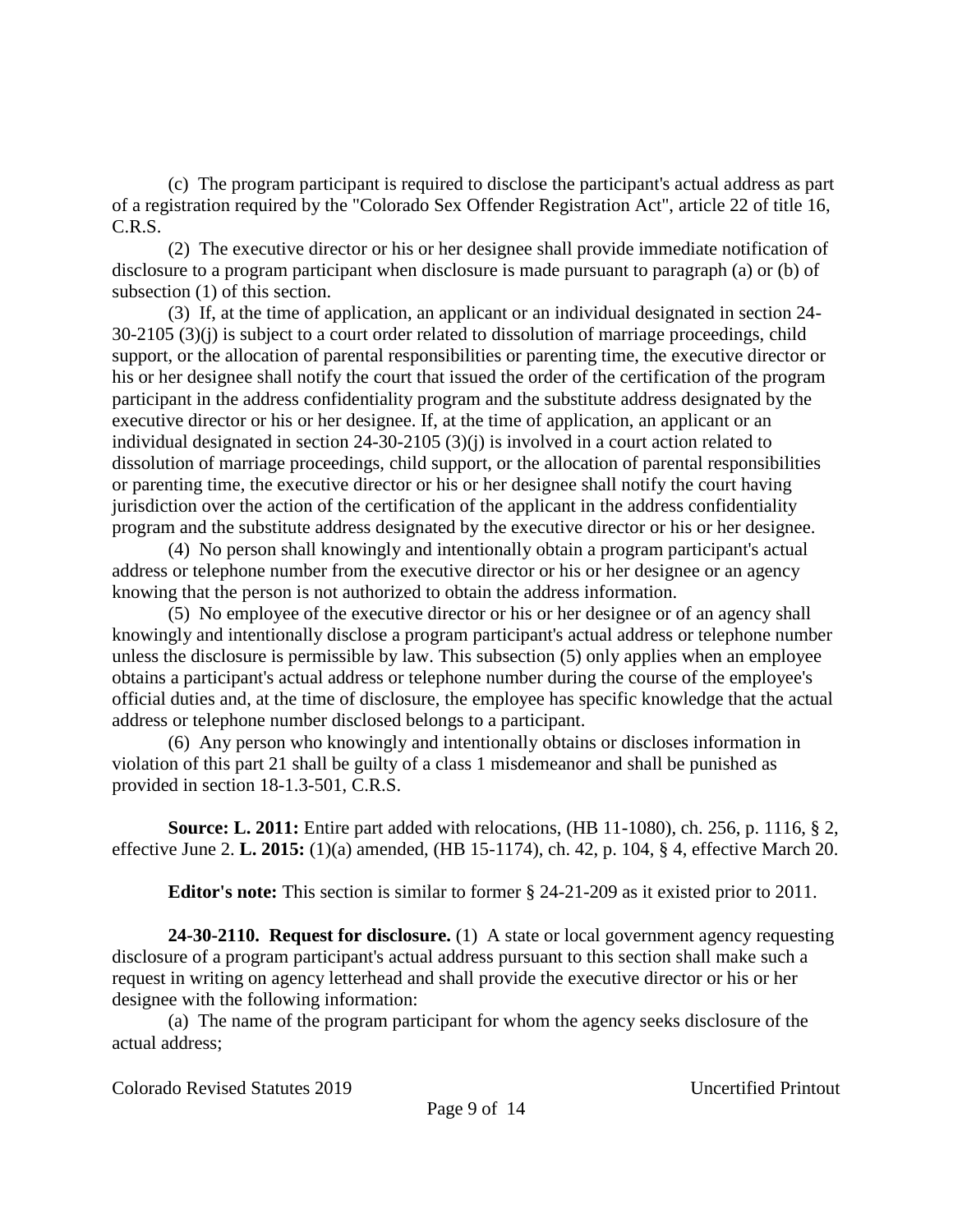(b) A statement, with explanation, setting forth the reason or reasons that the agency needs the program participant's actual address and a statement that the agency cannot meet its statutory or administrative obligations without disclosure of the participant's actual address;

(c) A particular statement of facts showing that other methods to locate the program participant or the participant's actual address have been tried and have failed or that the methods reasonably appear to be unlikely to succeed;

(d) A statement that the agency has adopted a procedure setting forth the steps the agency will take to protect the confidentiality of the program participant's actual address; and

(e) Any other information as the executive director or his or her designee may reasonably request in order to identify the program participant in the records of the executive director or his or her designee.

(2) (a) The executive director or his or her designee shall provide the program participant with notice of a request for disclosure received pursuant to subsection (1) of this section, and, to the extent possible, the participant shall be afforded an opportunity to be heard regarding the request.

(b) Except as otherwise provided in paragraph (c) of this subsection (2), the executive director or his or her designee shall provide the program participant with written notification whenever a request for a disclosure has been granted or denied pursuant to this section.

(c) No notice or opportunity to be heard shall be given to the program participant when the request for disclosure is made by a state or local law enforcement agency conducting a criminal investigation involving alleged criminal conduct by the participant or when providing notice to the participant would jeopardize an ongoing criminal investigation or the safety of law enforcement personnel.

(3) The executive director or his or her designee shall promptly conduct a review of all requests received pursuant to this section. In conducting a review, the executive director or his or her designee shall consider all information received pursuant to subsections (1) and (2) of this section and any other appropriate information that the executive director or his or her designee may require.

(4) The executive director or his or her designee shall grant a state or local government agency's request for disclosure and disclose a program participant's actual address pursuant to this section if:

(a) The agency has a bona fide statutory or administrative need for the actual address.

(b) The actual address will only be used for the purpose stated in the request.

(c) Other methods to locate the program participant or the participant's actual address have been tried and have failed or such methods reasonably appear to be unlikely to succeed.

(d) The agency has adopted a procedure for protecting the confidentiality of the actual address of the program participant.

(5) Upon granting a request for disclosure pursuant to this section, the executive director or his or her designee shall provide the state or local government agency with the disclosure that contains:

(a) The program participant's actual address;

(b) A statement setting forth the permitted use of the actual address and the names or classes of persons permitted to have access to and use of the actual address;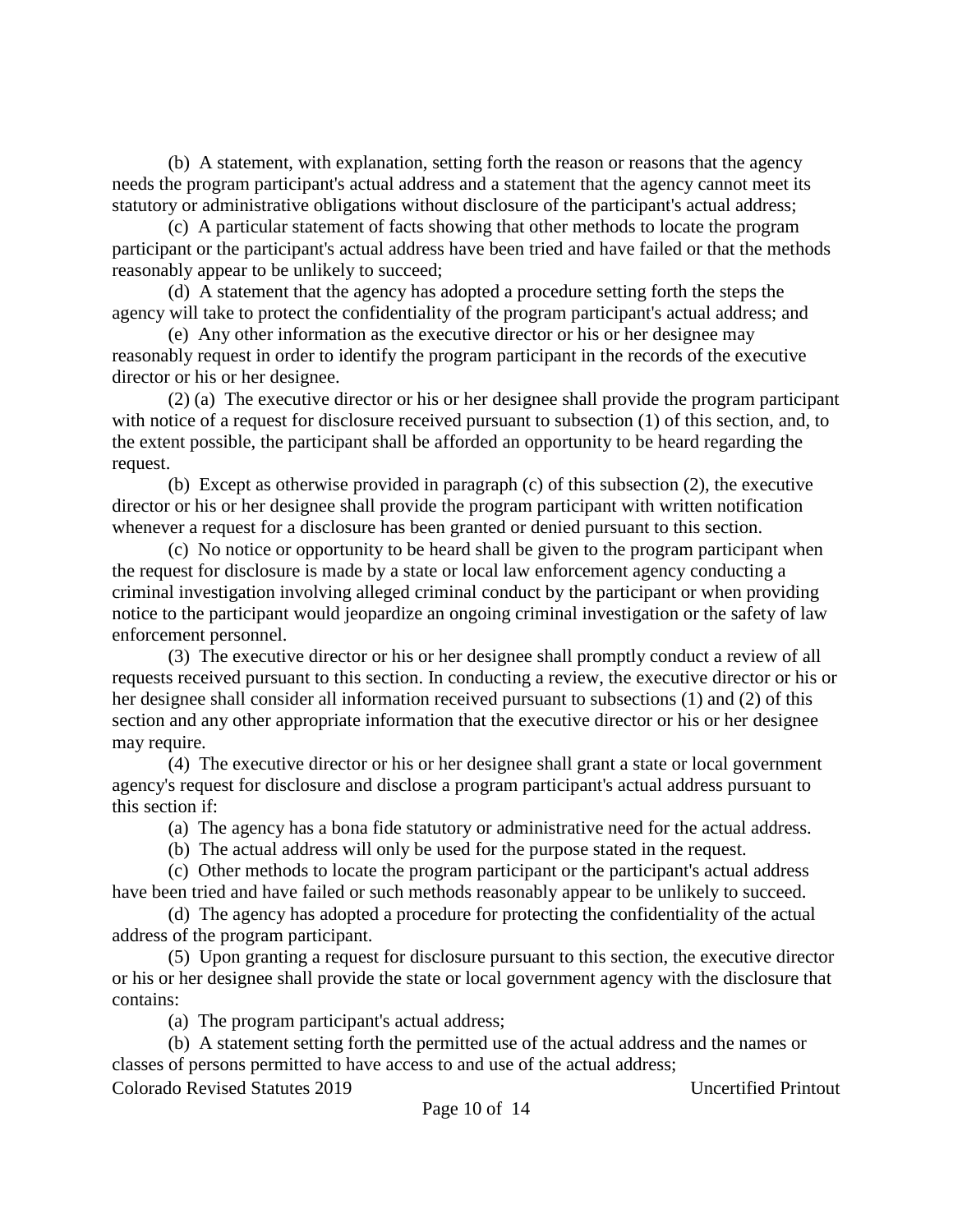(c) A statement that the agency is required to limit access to and use of the actual address to the permitted use and persons set forth in the disclosure; and

(d) The date on which the permitted use expires, if expiration is appropriate, after which the agency may no longer maintain, use, or have access to the actual address.

(6) A state or local government agency whose request is granted by the executive director or his or her designee pursuant to this section shall:

(a) Limit the use of the program participant's actual address to the purposes set forth in the disclosure;

(b) Limit the access to the program participant's actual address to the persons or classes of persons set forth in the disclosure;

(c) Cease to use and dispose of the program participant's actual address upon the expiration of the permitted use, if applicable; and

(d) Except as otherwise set forth in the disclosure, maintain the confidentiality of a program participant's actual address.

(7) Upon denial of a state or local government agency's request for disclosure, the executive director or his or her designee shall provide prompt written notification to the agency stating that the agency's request has been denied and setting forth the specific reasons for the denial.

(8) A state or local government agency may file written exceptions with the executive director or his or her designee no more than fifteen days after written notification is provided pursuant to subsection (7) of this section. The exceptions shall restate the information contained in the request for disclosure, state the grounds upon which the agency asserts that the request for disclosure should be granted and specifically respond to the executive director's or his or her designee's specific reasons for denial.

(9) Unless the state or local government agency filing exceptions agrees otherwise, the executive director or his or her designee shall make a final determination regarding the exceptions within thirty days after the filing of exceptions pursuant to subsection (8) of this section. Prior to making a final determination regarding the exceptions, the executive director or his or her designee may request additional information from the agency or the program participant and conduct a hearing. If the final determination of the executive director or his or her designee is that the denial of the agency's request for disclosure was properly denied, the executive director or his or her designee shall provide the agency with written notification of this final determination stating that the agency's request has again been denied and setting forth the specific reasons for the denial. If the final determination of the executive director or his or her designee is that the denial of the agency's request for disclosure has been improperly denied, the executive director or his or her designee shall grant the agency's request for disclosure in accordance with this section. The final determination of the executive director or his or her designee shall constitute final agency action.

(10) The record before any judicial review of a final agency action pursuant to subsection (9) of this section shall consist of the state or local government agency's request for disclosure, the executive director's or his or her designee's written response, the agency's exceptions, the hearing transcript, if any, and the executive director's or his or her designee's final determination.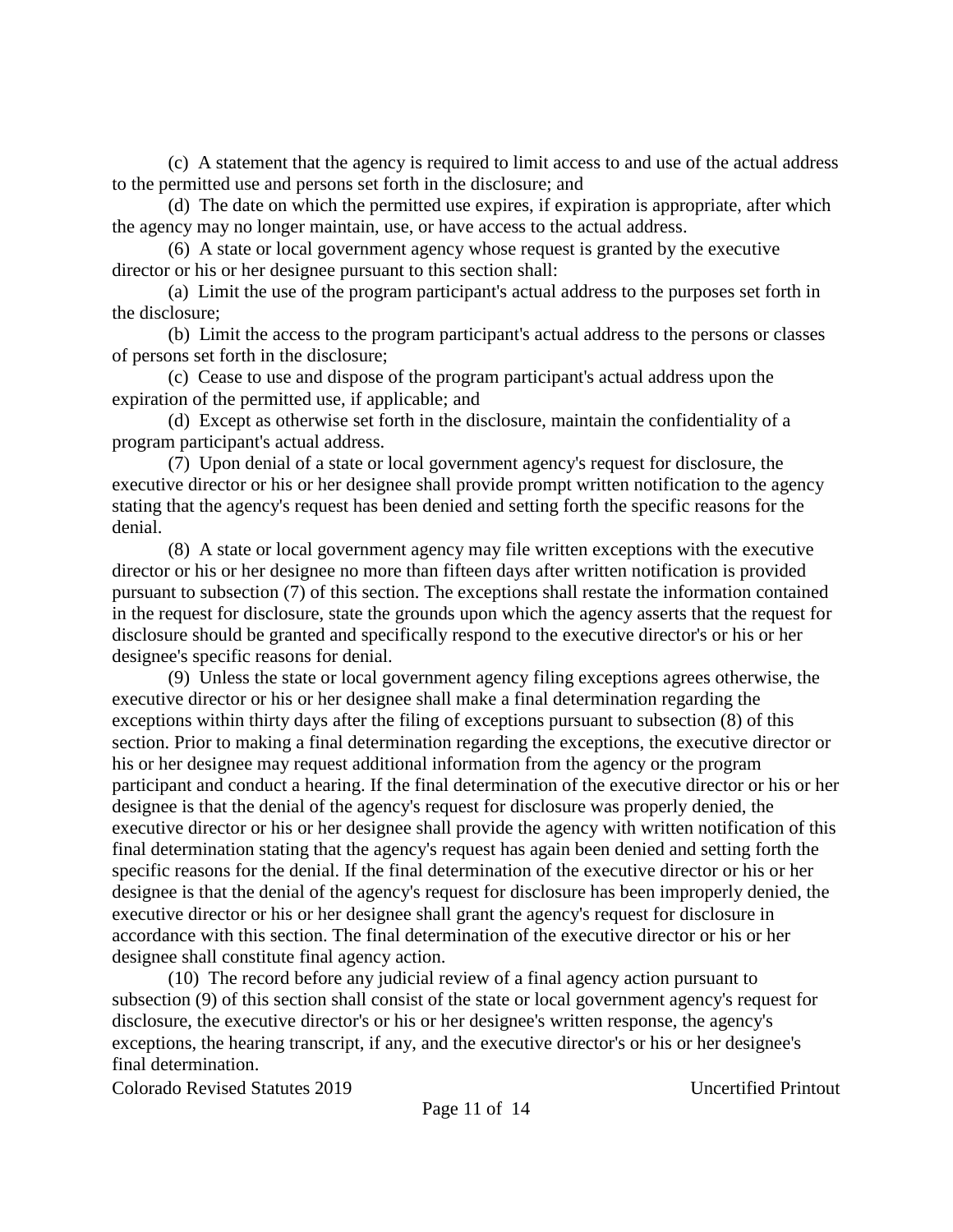(11) During any period of review, evaluation, or appeal, the agency shall, to the extent possible, accept and use the program participant's substitute address.

(12) Notwithstanding any other provision of this section, the executive director or his or her designee shall establish an expedited process for disclosure to be used by a criminal justice official or agency for situations where disclosure is required pursuant to a criminal justice trial, hearing, proceeding, or investigation involving a program participant. An official or agency receiving information pursuant to this subsection (12) shall certify to the executive director or his or her designee that the official or agency has a system in place to protect the confidentiality of a participant's actual address from the public and from personnel who are not involved in the trial, hearing, proceeding, or investigation.

(13) Nothing in this section shall be construed to prevent the executive director or his or her designee from granting a request for disclosure to a state or local government agency pursuant to this section upon receipt of a program participant's written consent to do so.

**Source: L. 2011:** Entire part added with relocations, (HB 11-1080), ch. 256, p. 1117, § 2, effective June 2.

**Editor's note:** This section is similar to former § 24-21-210 as it existed prior to 2011.

**24-30-2111. Disclosure of address or unique identifying information in criminal and civil proceedings.** A person shall not be compelled to disclose a program participant's actual address or any unique identifying information related to the participant's residence, work, or school during the discovery phase of or during a proceeding before a court of competent jurisdiction or administrative tribunal unless the court or administrative tribunal finds, based upon a preponderance of the evidence, that the disclosure is required in the interests of justice and that the potential harm to the program participant is substantially outweighed by the public interest in the disclosure and that no other alternative would satisfy that necessity. A court or administrative tribunal may seal the portion of any record that contains a program participant's actual address. Nothing in this section prevents a state or local government agency, in its discretion, from using a program participant's actual address in any document or record filed with a court or administrative tribunal if, at the time of filing, the document or record is not a public record.

**Source: L. 2011:** Entire part added with relocations, (HB 11-1080), ch. 256, p. 1120, § 2, effective June 2. **L. 2015:** Entire section amended, (HB 15-1174), ch. 42, p. 104, § 5, effective March 20.

**Editor's note:** This section is similar to former § 24-21-211 as it existed prior to 2011.

**24-30-2112. Participation in the program - orders relating to allocation of parental responsibilities or parenting time.** (1) Nothing in this part 21, nor participation in the program, shall affect an order relating to the allocation of parental responsibilities or parenting time in effect prior to or during program participation.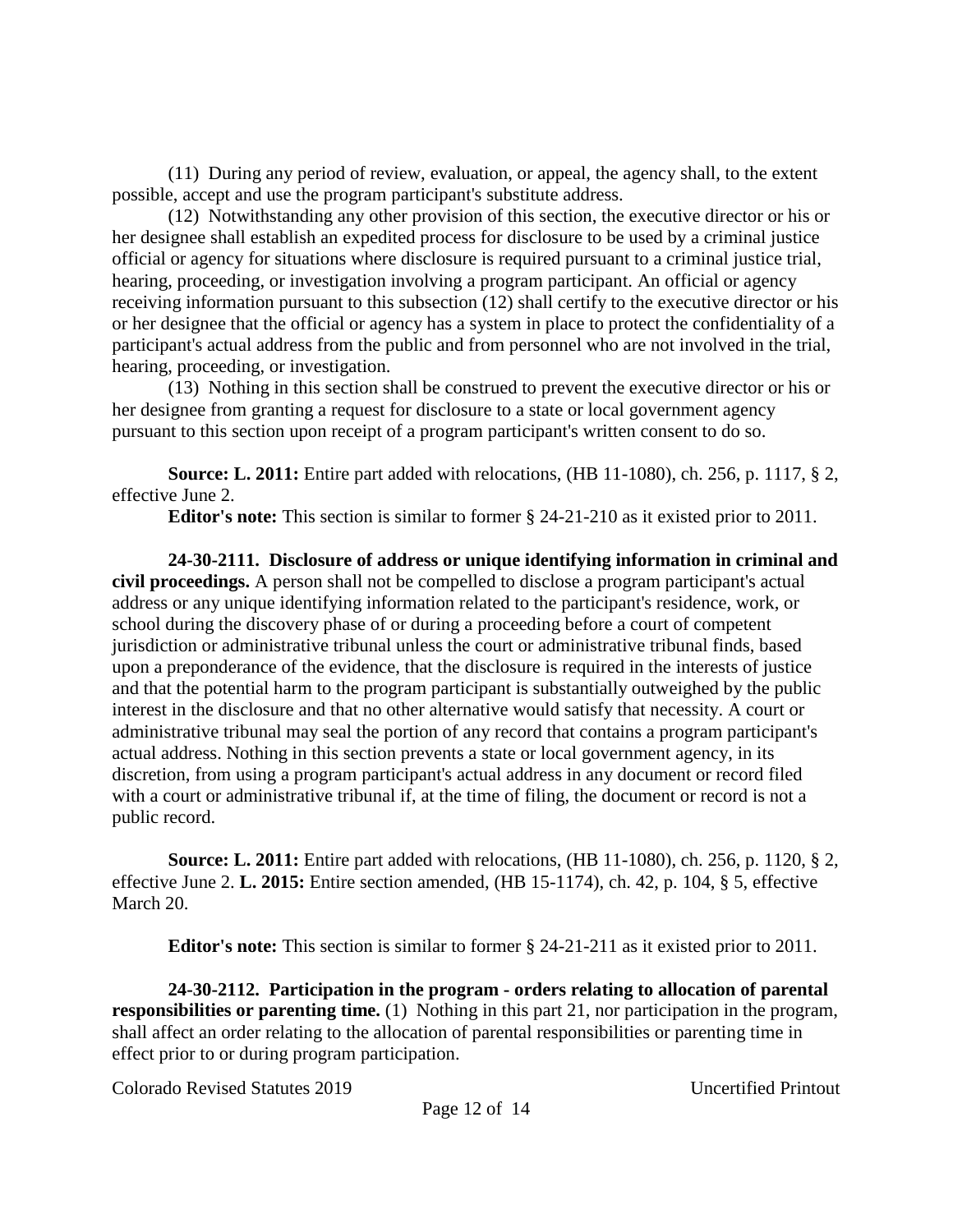(2) Program participation does not constitute evidence of domestic violence, a sexual offense, or stalking and shall not be considered for purposes of making an order allocating parental responsibilities or parenting time; except that a court may consider practical measures to keep a program participant's actual address confidential when making an order allocating parental responsibilities or parenting time.

**Source: L. 2011:** Entire part added with relocations, (HB 11-1080), ch. 256, p. 1120, § 2, effective June 2.

**Editor's note:** This section is similar to former § 24-21-212 as it existed prior to 2011.

**24-30-2113. Rule-making authority.** The executive director or his or her designee is authorized to adopt any rules in accordance with article 4 of this title deemed necessary to carry out the provisions of this part 21, excluding section 24-30-2114.

**Source: L. 2011:** Entire part added with relocations, (HB 11-1080), ch. 256, p. 1121, § 2, effective June 2.

**Editor's note:** This section is similar to former § 24-21-213 as it existed prior to 2011.

**24-30-2114. Surcharge - collection and distribution - address confidentiality program surcharge fund - creation - definitions.** (1) On and after July 1, 2007, each person who is convicted of the crimes set forth in subsection (2) of this section shall be required to pay a surcharge of twenty-eight dollars to the clerk of the court for the judicial district in which the conviction occurs.

(2) The following crimes shall be subject to the surcharge set forth in subsection (1) of this section:

(a) Stalking;

(b) A crime, the underlying factual basis of which has been found by the court on the record to include an act of domestic violence; or

(c) Criminal attempt, conspiracy, or solicitation to commit the crimes set forth in paragraphs (a) and (b) of this subsection (2).

(3) The clerk of the court shall allocate the surcharge required by this section as follows:

(a) Five percent shall be retained by the clerk of the court for administrative costs incurred pursuant to this section. Such amount retained shall be transmitted to the state treasurer for deposit in the judicial stabilization cash fund created in section 13-32-101 (6), C.R.S.

(b) Ninety-five percent shall be transferred to the state treasurer, who shall credit the same to the address confidentiality program surcharge fund created pursuant to subsection (4) of this section.

Colorado Revised Statutes 2019 Uncertified Printout (4) (a) There is hereby created in the state treasury the address confidentiality program surcharge fund, which shall consist of moneys received by the state treasurer pursuant to this section. The moneys in the fund shall be subject to annual appropriation by the general assembly to the department for the purpose of paying for the costs incurred by the executive director or his or her designee in the administration of the program. All interest derived from the deposit and